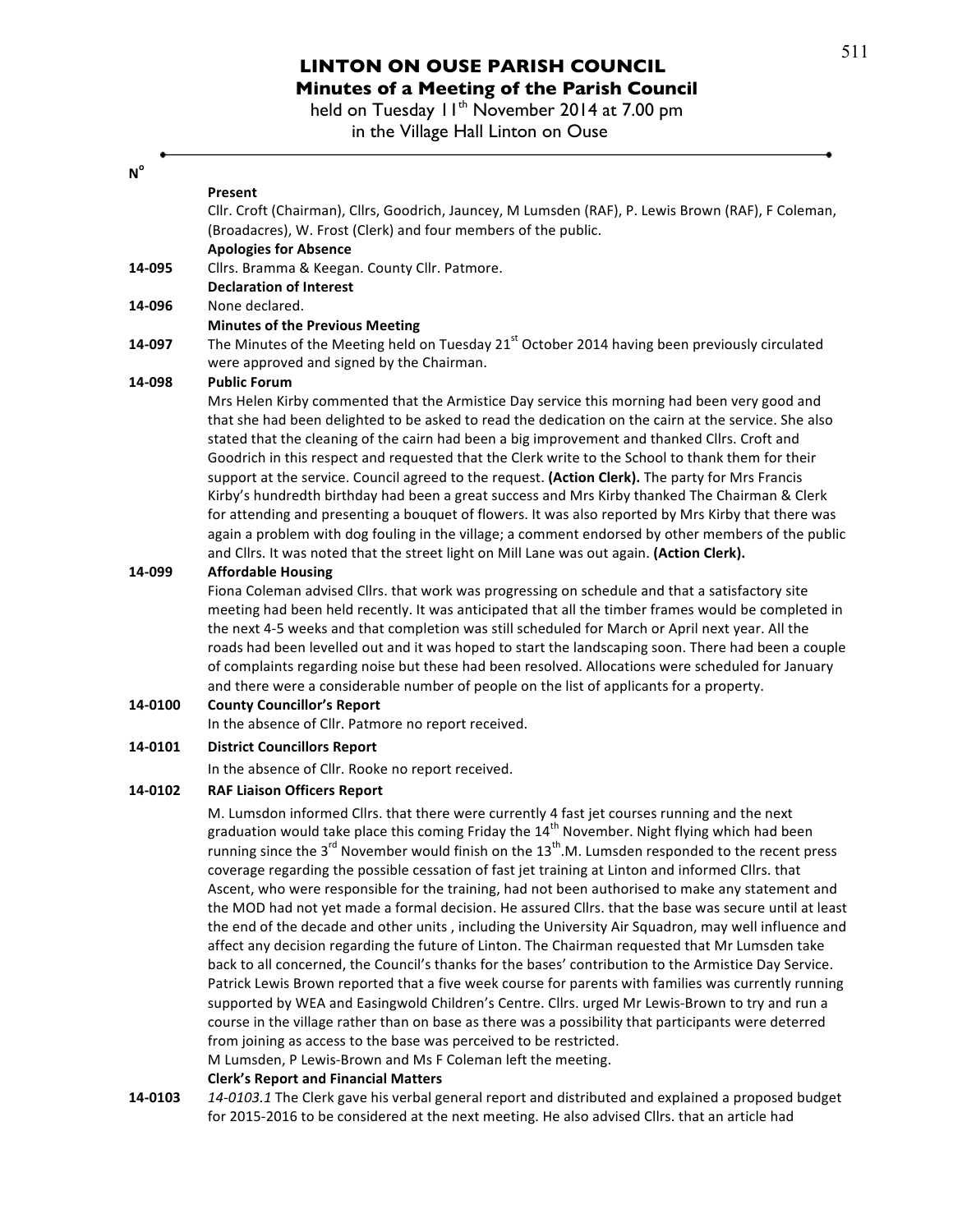## **LINTON ON OUSE PARISH COUNCIL Minutes of a Meeting of the Parish Council**

held on Tuesday 11<sup>th</sup> November 2014 at 7.00 pm

in the Village Hall Linton on Ouse



that, as previously notified, no translations of the French speeches and service were provided. Restrictions had also been placed on the laying of wreaths. A letter of concern and protest had been drafted and would be sent to the sub-prefecture. A framed map had been presented to the village.